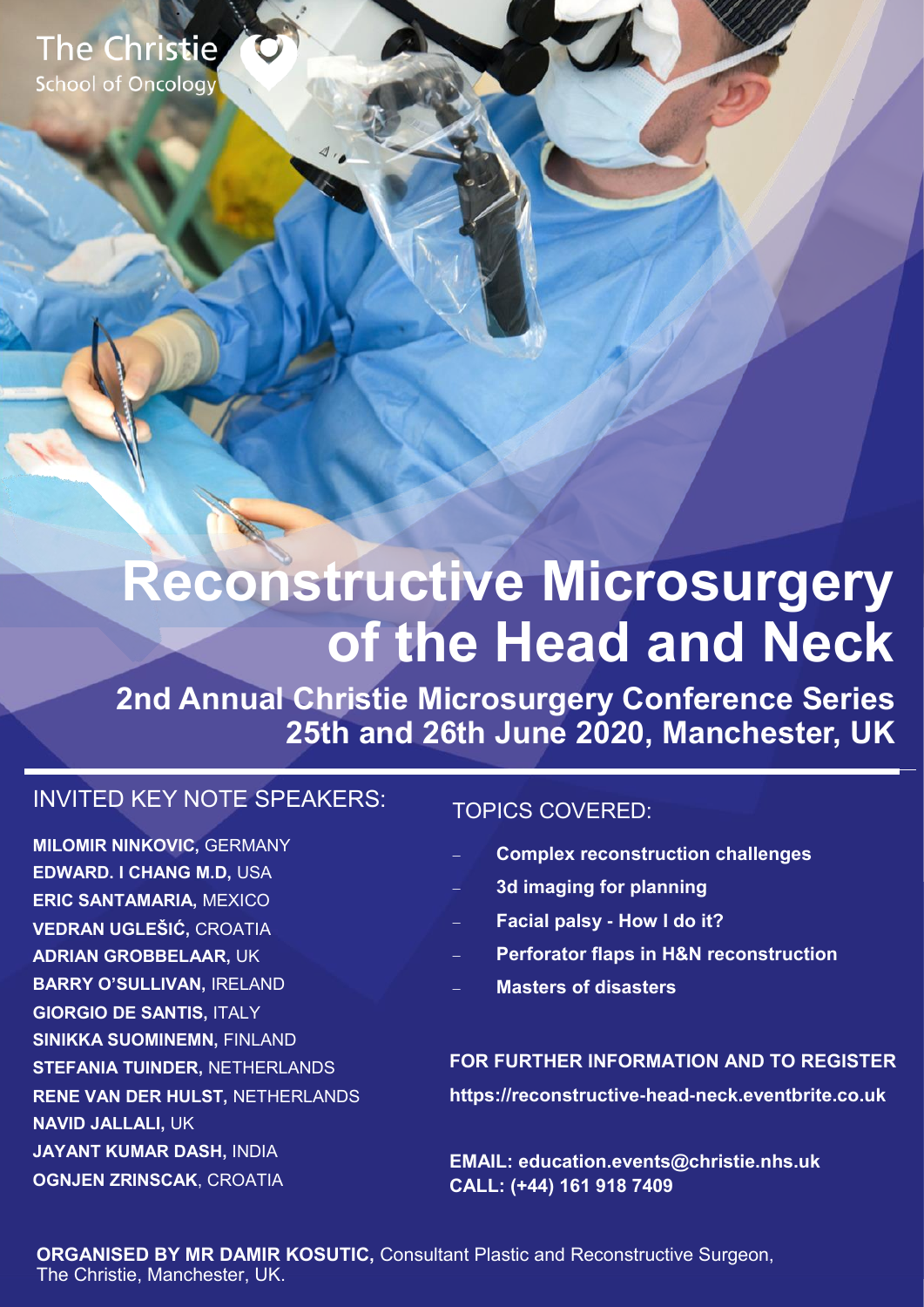

 $\overline{\mathcal{A}}$ 

### Agenda – Reconstructive Microsurgery of the Head and Neck Thurs  $25^{th}$  & Fri  $26^{th}$  June 2020

## **Day 1**

| 08.30 | <b>Registration and Coffee</b>                                                          |
|-------|-----------------------------------------------------------------------------------------|
| 09.15 | <b>Chairperson Welcome</b>                                                              |
| 09.25 | Reconstructive Microsurgery in elderly patients: challenges and safety                  |
| 09.40 | Role of Reconstructive Surgery in Head and Neck cancer: National Outcomes Analysis<br>۰ |
| 10.00 | Maxillary Reconstruction: with and without CAD CAM                                      |
| 10.30 | Mandibular Reconstruction: with and without CAD CAM                                     |
| 11.00 | Reconstruction after total maxillectomy with orbital exenteration                       |

#### **11.30 Coffee Break**

**-**

**-**

- **11.50** Lower Lip Reconstruction How I do it?
- **12.00** Upper Lip Reconstruction How I do it?
- **12.10** 35 years of experience in lip reconstruction in search of form and function
- **12.30** Tracheal Reconstruction
- **12.45** Head and Neck Reconstruction in Vessel-depleted Neck
- **13.10** Forhead Reconstruction: How I do it? Speaker A vs Speaker B
- **13.25** Questions

#### **13.30 Lunch**

**14.10** Afternoon Welcome

**-**

- **14.15** Update on Thyroid Cancer surgery
- **14.30** 2nd and 3rd Free flaps in Head and Neck Reconstruction
- **15.00** Total nasal reconstruction: How I do it?
- **15.25** Scalp Reconstruction: How I do it?
- **15.40** Comprehensive facial reconstruction incorporating microsurgical and non-microsurgical techniques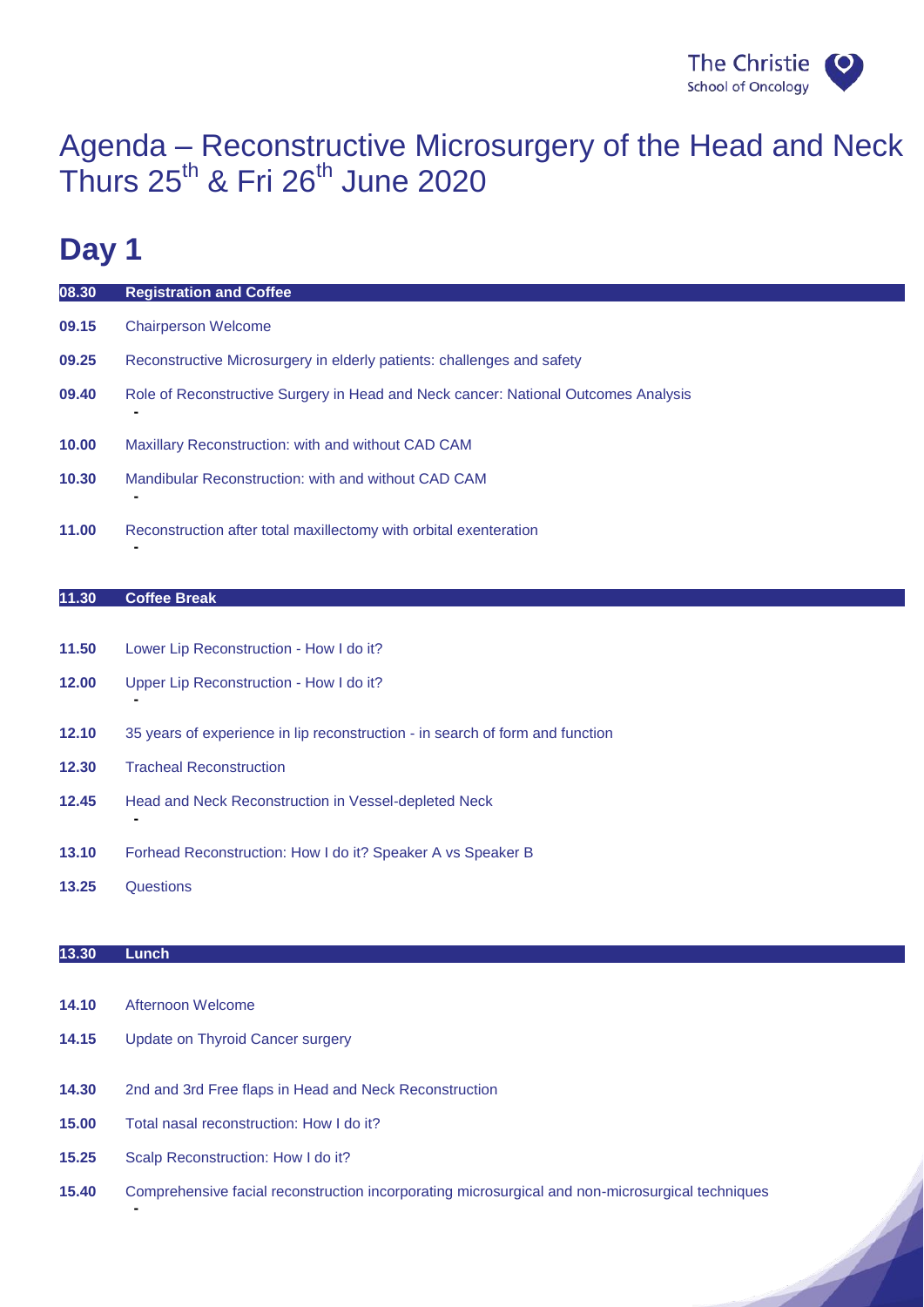

A

#### **16.00 Coffee Break**

**-**

**-**

**-**

- **16.10** Advanced imaging in Planning of Head and Neck Surgery
- **16.20** Orbital enucleation and prosthetic replacement
- **16.30** Radiotherapy for Head and Neck Cancer
- **16.45** Radiotherapy for skin cancer of the head and neck
- **16.55** Oral Cavity Reconstruction: How I do it ? Speaker A vs Speaker B
- **17.15** Pharyngeal Reconstruction: How I do it? Speaker A vs Speaker B
- **17.45** Masters of Disaster

#### **18.00 Close of Day 1**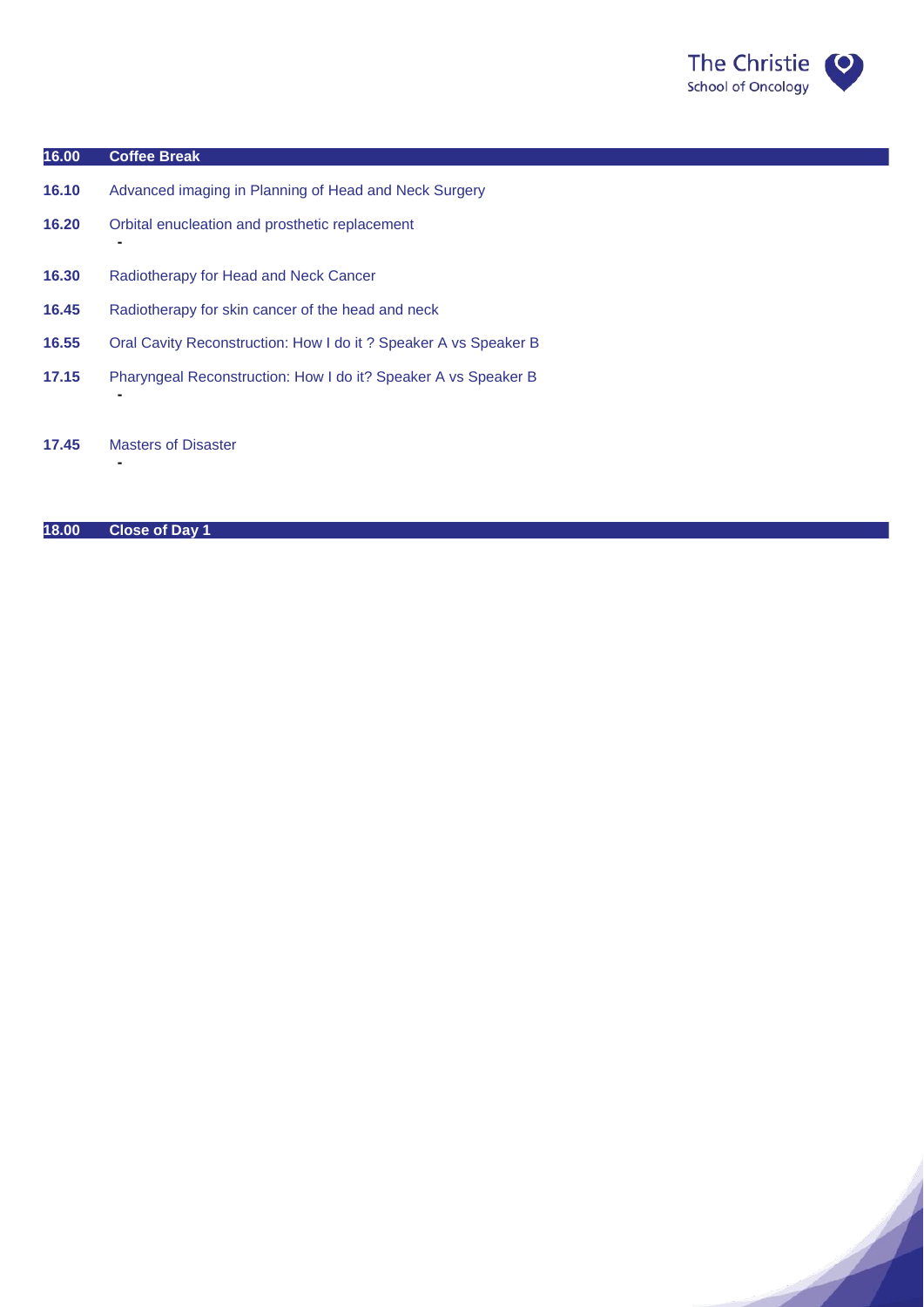

 $\overline{\phantom{a}}$ 

## Agenda – Reconstructive Microsurgery of the Head and Neck Thurs  $25^{th}$  & Fri  $26^{th}$  June 2020

# **Day 2**

| 08.45 | <b>Registration and Coffee</b>                                                                                                                 |
|-------|------------------------------------------------------------------------------------------------------------------------------------------------|
|       |                                                                                                                                                |
| 09.00 | <b>Chairperson Welcome</b>                                                                                                                     |
| 09.05 | Congenital Facial Palsy - strategies and outcomes                                                                                              |
| 09.30 | Facial Palsy Surgery: How I do it? Speaker A                                                                                                   |
| 09.50 | Facial Palsy Surgery: How I do it? Speaker B                                                                                                   |
| 10.10 | <b>Facial Palsy in Cancer patients</b>                                                                                                         |
| 10.25 | The Free Functional Vascularized Platysma Transfer in Facial Paralysis: Analysis of patient outcomes, Cadaveric<br>Samples and Imaging studies |
| 10.45 | Facial Palsy Surgery: How I do it? Speaker C                                                                                                   |
| 11.05 | Questions                                                                                                                                      |
|       |                                                                                                                                                |
| 11.15 | <b>Coffee Break</b>                                                                                                                            |
| 11.45 |                                                                                                                                                |
|       | Facing Out Project - Bridging the gap between art and surgery                                                                                  |
| 12.05 | <b>Partient support - Swallows</b>                                                                                                             |
|       |                                                                                                                                                |
| 12.15 | Masters of Disasters II - Theme: 'My craziest case challenge'                                                                                  |
| 12.20 | Italy vs Finland                                                                                                                               |
| 12.40 | England vs India                                                                                                                               |
|       |                                                                                                                                                |
| 13.00 | Croatia vs Ireland                                                                                                                             |
|       | Questions                                                                                                                                      |
| 13.20 |                                                                                                                                                |

- **14.25** Afternoon Welcome
- **14.30** Mexico vs USA **-**
- **14.50** Germany vs Netherlands
- **15.10** Canada vs USA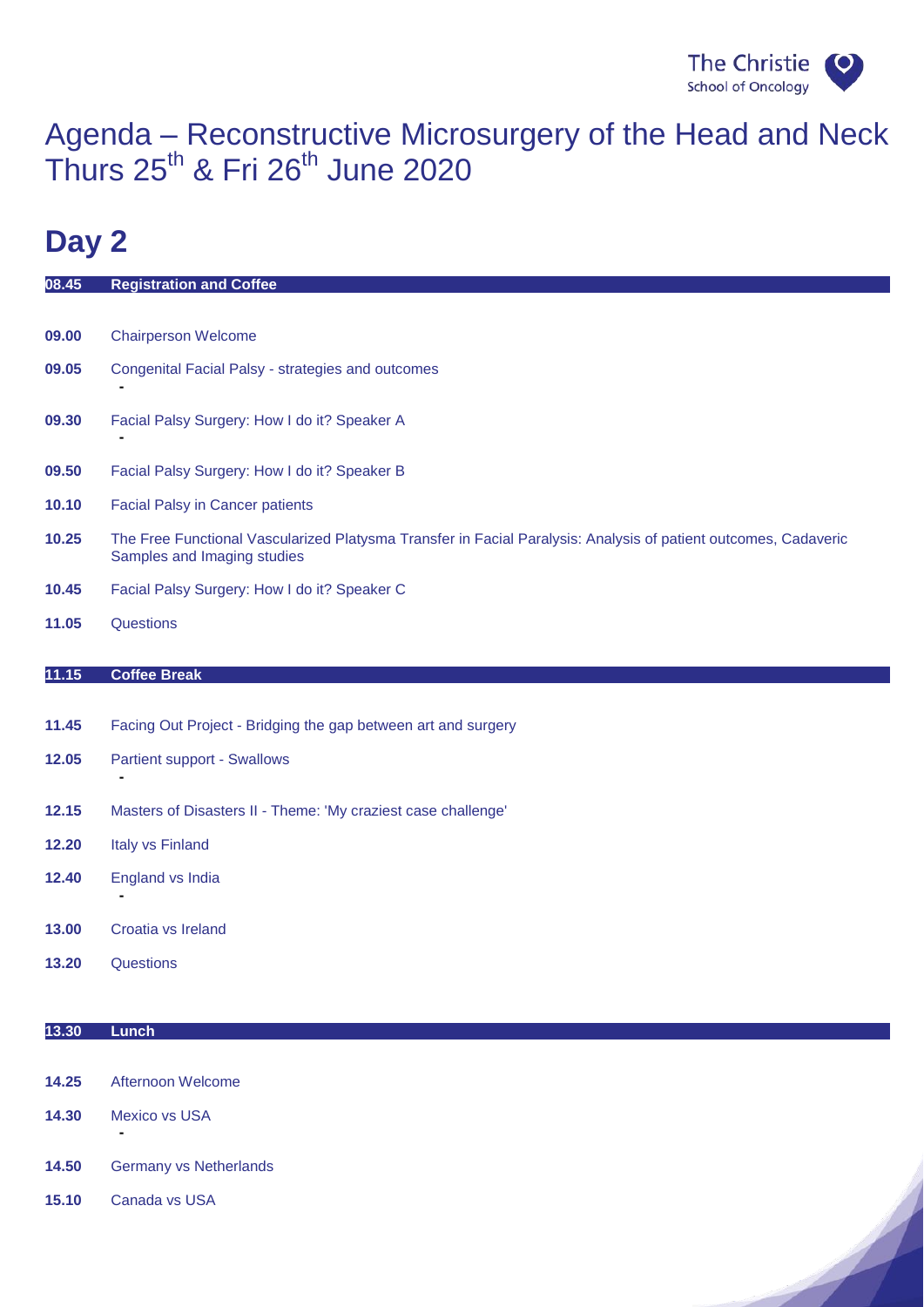

A

**15.30** Questions

**16.00** Closing Remarks

**16.10 Conference Close**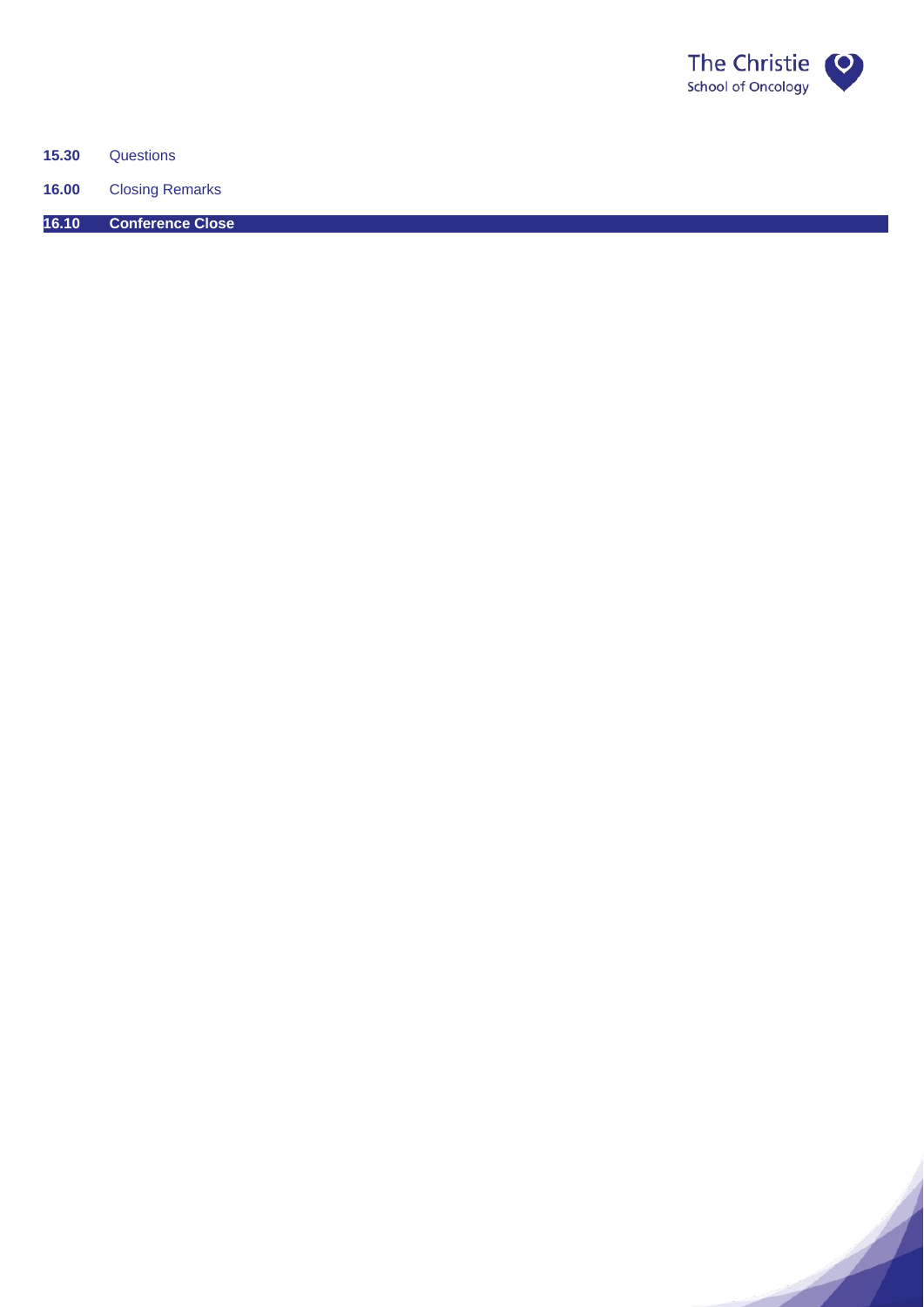## Feedback from the 2019 Conference



Very thought provoking, so much to consider, so many new and exciting techniques.

Very interesting topic. really enjoyed the patient centred approach

Useful to understand the multidisciplinary team approach for lymphedema treatment. Good learning experience to see new reconstruction options & how they do it in other units.

Really helped me to understand the underlying surgical processes and also new information about lymph surgery

I have a much better understanding of the surgical procedures and current advances.

I have gained knowledge about the most up to date techniques in this area.

Good foundation & insight into expert techniques. Learnt a lot about both the fundamentals as well as new trends

## 2019 Delegates Included:

Clinical fellow Plastic Surgeon Consultant Plastic Surgeon Specialty Doctor/Doctor TNA/ST6/RMO/NHP Breast Care Nurse Nurse Adviser Macmillan Specialist Practitioner Craniofacial Fellow Theatre Practitioner Physiotherapist Clinical Nurse Specialist

Well organised day with excellent speakers from overseas - please have another

Specialist Palliative Care Physiotherapist Consultant Plastic Surgeon Consultant in Plastic Surgery Scrub Sister Staff Nurse Surgical theatres Medical Student Specialty Registrar Plastic Surgery Senior physiotherapist Lead Clinician/Director Clinical Specialist MSK Physiotherapist Specialist Registrar

Attendees came from 36 different hospitals and trusts from all over the UK, and also viewed by live stream internationally

98% of Attendees in 2019 Would Recommend This Event!